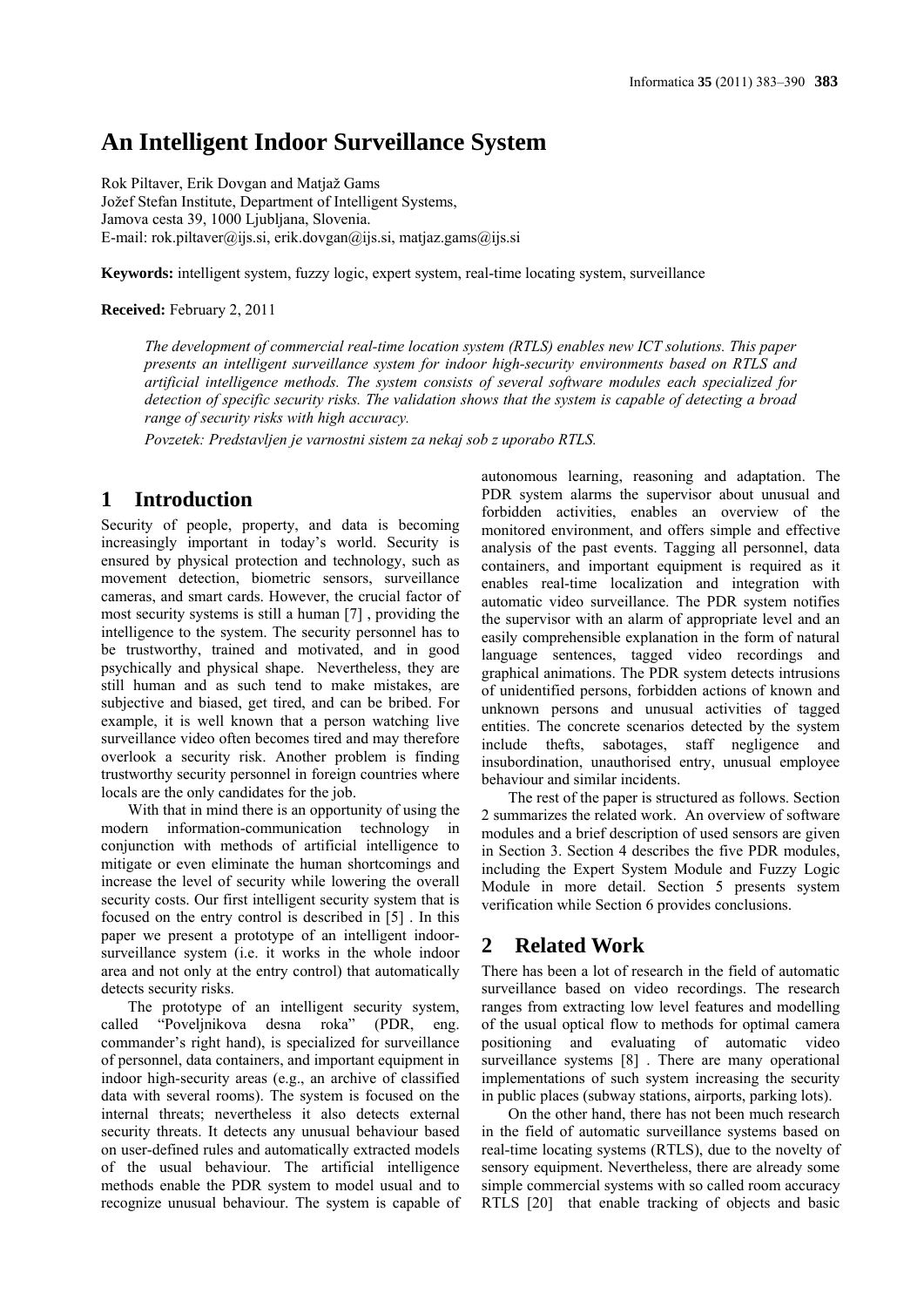alarms based on if-then rules [18] . Some of them work outdoors using GPS (e.g., for tracking vehicles [21] ) while others use radio systems for indoor tracking (e.g., in hospitals and warehouses). Some systems allow video monitoring in combination with RTLS tracking [19] .

Our work is novel as it uses several complex artificial intelligence methods to extract models of the usual behaviour and detect the unusual behaviour based on an indoor RTLS. In addition, our work also presents the benefits of combining video and RTLS surveillance.

## **3 Overview of the PDR System**

This section presents a short overview of the PDR system. The first subsection presents the sensors and hardware used by the system. The second subsection introduces software modules. Subsection 3.3 describes RTLS data pre-processing and primitive routines.

#### **3.1 Sensors and other hardware**

The PDR system hardware includes a real-time locating system (RTLS), several IP video cameras (Figure 1), a processing server, network infrastructure, and optionally one or more workstations, such as personal computers, handheld devices, and mobile phones with internet access, which are used for alerting the security personnel.

RTLS provides the PDR system with information about locations of all personnel and important objects (e.g. container with classified documents) in the monitored area. RTLS consists of sensors, tags, and a processing unit (Figure 1). The sensors detect the distance and the angle at which the tags are positioned. The processing unit uses these measurements to calculate the 3D coordinates of the tags. Commercially available RTLS use various technologies: infrared, optical, ultrasound, inertial sensors, Wi-Fi, or ultra-wideband radio. The technology determines RTLS accuracy  $(1 \text{ mm} - 10)$ m), update frequency  $(0.1 \text{ Hz} - 120 \text{ Hz})$ , covered area  $(6$  $-2500$  m<sup>2</sup>), size and weight of tags and sensors, various limitations (e.g., required line of sight between sensors and tags), reliability, and price  $(2.000 - 150.000 \text{ } \epsilon)$  [13]. PDR uses Ubisense RTLS [15] that is based on the ultrawide band technology and is among the more affordable RTLSs. It uses relatively small and energy efficient active tags, has an update rate of up to 9 Hz and accuracy of  $\pm 20$  cm in 3D space given good conditions. It covers areas of up to  $900 \text{ m}^2$  and does not require line of sight.

The advantages of a RTLS are that people feel more comfortable being tracked by it than being filmed by video cameras and that localization with a RTLS is simpler, more accurate, and more robust than localization from video streams. On the other hand, RTLS is not able to locate objects that are not marked with tags. Therefore, the most vital areas need to be monitored by video cameras also in order to detect intruders that do not wear RTLS tags. However, only one PDR module requires video cameras, while the other four depend on RTLS alone. Moreover, the cameras enable on-camera processing, therefore only extracted features are sent over the network.



Figure 1: Overview of the PDR system.

#### **3.2 Software structure**

The PDR software is divided into five modules. Each of them is specialized for detecting a certain kind of abnormal behaviour (i.e., a possible security risk) and uses an appropriate artificial intelligence method for detecting it. The modules reason in real time independently of each other and asynchronically trigger alarms about detected anomalies. Three of the PDR modules are able to learn automatically while the other two use predefined knowledge and knowledge entered by the supervisor. The Video Module detects persons without tags and is the only module that needs video cameras. The Expert System Module is customisable by the supervisor, who enters information about forbidden events and actions in the form of simple rules, thus enabling automatic rule checking. The three learning modules that automatically extract models of the usual behaviour for each monitored entity and compare current behaviour with it in order to detect abnormalities are Statistic, Macro and Fuzzy Logic Modules. The Statistic Module collects statistic information about entity movement such as time spent walking, sitting, lying etc. The Macro model is based on macroscopic properties such as the usual time of entry in certain room, day of the week etc. Both modules analyse relatively long time intervals while the Fuzzy Logic Module analyses short intervals. It uses fuzzy discretization to represent short actions and fuzzy logic to infer whether they are usual or not.

## **3.3 RTLS data pre-processing and primitive routines**

Since the used RTLS has relatively low accuracy and relatively high update rate, a two-stage data filtering is used to increase the reliability and to mitigate the negative effect of the noisy location measurements. In the first stage, median filter [1] with window size 20 is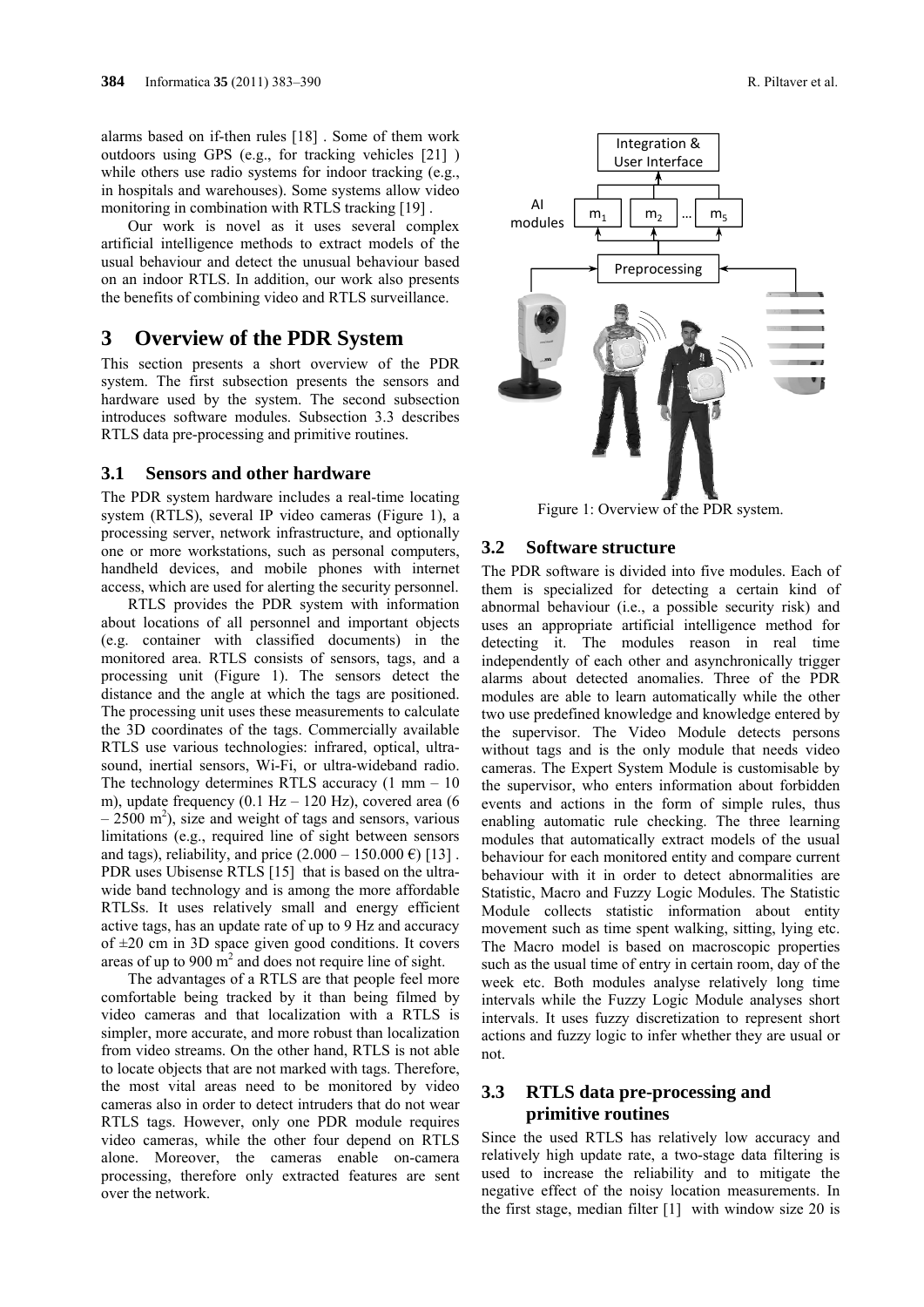used to filter sequences of *x*, *y*, and *z* coordinates of tags. Equation (1) gives the median filter equation for direction *x*. The median filter is used to correct the RTLS measurements that differ from the true locations by more than  $\sim$ 1.5 m and occur in up to 2.5 % of measurements. Such false measurements are relatively rear and occur only in short sequences (e.g., probability of more than 5 consecutive measurements having a high error is very low) therefore the median filter corrects these errors well.

$$
\widetilde{x}_n = med\{x_{n-10}, x_{n-9}, \dots, x_{n+8}, x_{n+9}\}\tag{1}
$$

The second stage uses a Kalman filter [6] that performs the following three tasks: smoothing of the RTLS measurements, estimating the velocities of tags, and predicting the missing measurements. Kalman filter state is a six dimensional vector that includes positions and velocities in each of the three dimensions. The new state is calculated as a sum of the previous position (e.g.  $x_n$ ) and a product between the previous velocity (e.g.  $v_{x,n}$ ) and the time between the consecutive measurements  $\Delta_t$ for each direction separately. The velocities remain constant. Equation (2) gives the exact vector formula used to calculate the next state of the Kalman filter. The measurement noise covariance matrix was set based on RTLS system specification, while the process noise covariance matrix was fine-tuned experimentally.

Once the measurements are filtered, primitive routines can be applied. They are a set of basic preprocessing methods used by all the PDR modules and are robust to noise in 3D location measurements. They take short intervals of RTLS data as input and output a symbolic representation of the processed RTLS data.

$$
\begin{bmatrix} x_{n+1} \\ y_{n+1} \\ z_{n+1} \\ \vdots \\ v_{x,n+1} \\ v_{y,n+1} \\ v_{z,n+1} \end{bmatrix} = \begin{bmatrix} 1 & 0 & 0 & \Delta_t & 0 & 0 \\ 0 & 1 & 0 & 0 & \Delta_t & 0 \\ 0 & 0 & 1 & 0 & 0 & \Delta_t \\ 0 & 0 & 0 & 1 & 0 & 0 \\ 0 & 0 & 0 & 0 & 1 & 0 \\ 0 & 0 & 0 & 0 & 0 & 1 \end{bmatrix} \begin{bmatrix} x_n \\ y_n \\ z_n \\ \vdots \\ v_{y,n} \\ v_{y,n} \\ v_{z,n} \end{bmatrix}
$$
 (2)

The first primitive routine detects in which area (e.g., a room or a user-defined area) a given tag is located, when it has entered, and when it has exited from the area. The routine takes into account the positions of walls and doors. A special method is used to handle the situations when a tag moves along the boundary between two areas that are not separated by a wall.

The second primitive routine classifies the posture of a person wearing a tag into: standing, sitting, or lying. A parameterized classifier, trained on pre-recorded and hand-labelled training data, is used to classify the sequences of tag heights into the three postures. The algorithm has three parameters: the first two are thresholds  $t_{lo}$  and  $t_{hi}$  dividing the height of a tag into the three states, while the third parameter is tolerance *d*. The algorithm stores the previous posture and adjusts the boundaries between the postures according to it (Figure 2). If the current state is below the threshold  $t_i$ , it is increased by *d*, otherwise it is decreased by *d*. The new

posture is set to the posture that occurs most often in the window of consecutive tag heights according to the dynamically set thresholds. The thresholds *tlo* and *thi* were obtained from the classification tree that classifies the posture of a person based on the height of a tag. It was trained on half an hour long manually labelled recording of lying, sitting and standing.



Figure 2: Dynamic thresholds.

The third group of primitive routines is a set of routines that detect whether a tag is moving or not. This is not a trivial task due to the considerable amount of noise in the 3D location data. There are separate routines for detecting movement of persons, movable objects (e.g., a laptop) and objects that are considered stationary. The routines include hardcoded, handcrafted, common sense algorithms and a classifier trained on extensive, prerecorded, hand labelled training set. The classifier uses the following attributes calculated in a sliding window with size 20: the average speed, the approximate distance travelled, sum of consecutive position distances, and the standard deviation of moving direction. The classifier was trained on more than two hours long hand-labelled recording of consecutive moving and standing still. Despite the noise in the RTLS measurements the classification accuracy of 95 % per single classification was achieved. [12] describes the classifier in more detail.

The final group of routines detects if two tags (or a tag and a given 3D position) are close together by comparing the short sequences of tags' positions. There are separate methods used for detecting distances between two persons (e.g., used to detect if a visitor is too far away from its host), between a person and an object, and between a person and a given 3D location (e.g., used to assign tags of moving persons to locations of moving objects detected by video processing).

All of the described primitive routines are robust to the noise in RTLS measurements and are specialized for the PDR's RTLS. Primitive routines' parameters were tuned according to the noise of the RTLS and using data mining tools Orange [4] and Weka [16] . In case of more accurate RTLS, the primitive routines could be simpler and more accurate. Nevertheless, the presented primitive routines perform well despite the considerable amount of noise. This is possible because of the relatively high update rate. If it was significantly lower, the primitive routines would not work as well. Therefore, the accuracy, reliability and update rate of RTLS are crucial for the performance of the entire PDR system.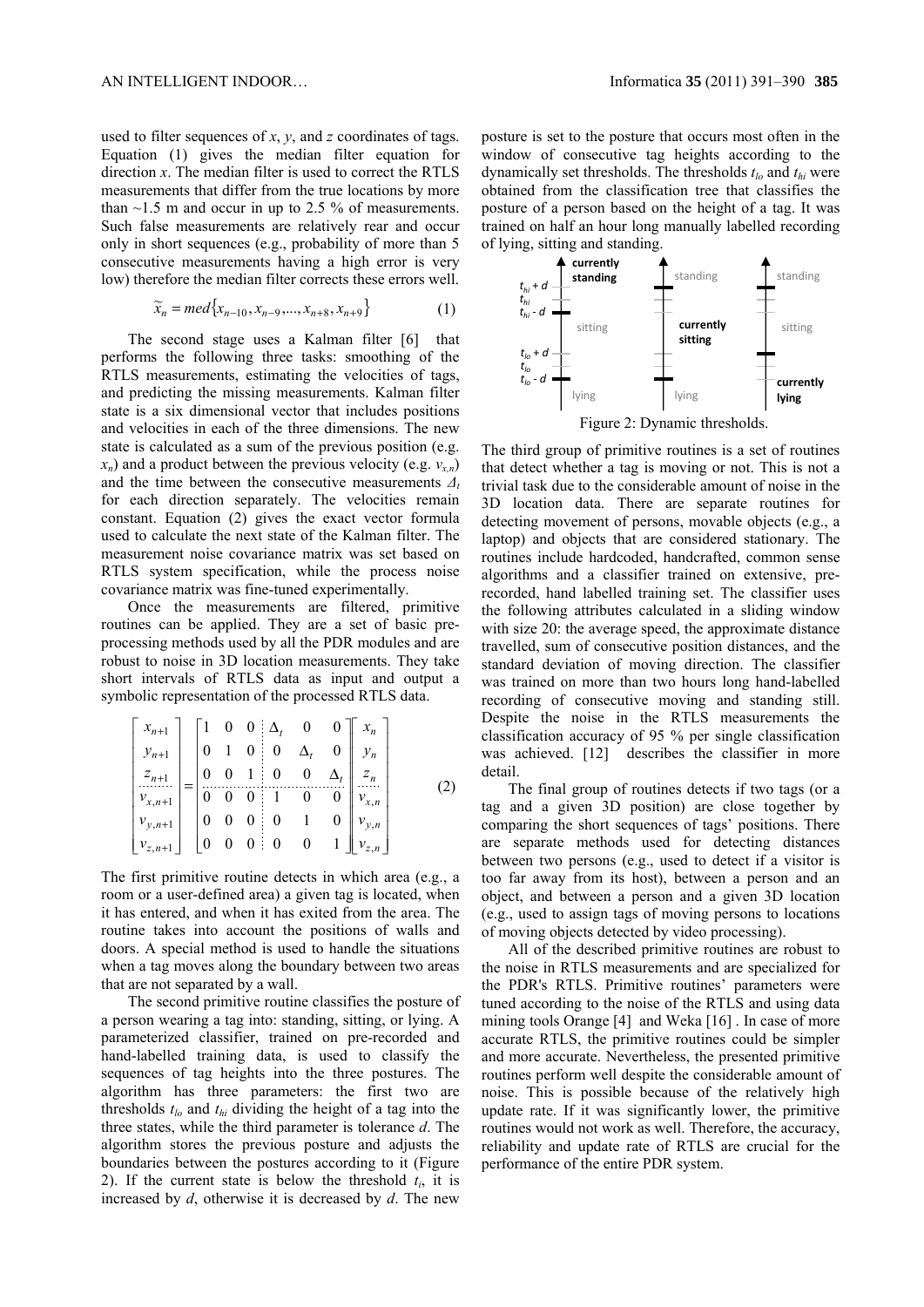## **4 PDR Modules**

#### **4.1 Expert System Module**

The Expert System Module enables the supervisor to customize the PDR system according to his/her needs by setting simple rules that must not be violated. It is the simplest and the most reliable module of the PDR system [11]. It is capable of detecting a vast majority of the predictable security risks, enables simple customization, is reliable, robust to noise, raises almost no false alarms, and offers comprehensible explanation for the raised alarms. In addition, it does not suffer from the typical problems common to the learning modules/algorithms, such as long learning curve, difficulty to learn from unlabeled data, relatively high probability of false alarms, and the elusive balance between false negative and false positive classifications. The expert system consists of three parts described in the following subsections.

#### **4.1.1 Knowledge base**

Knowledge base of an expert system contains the currently available knowledge about the state of the world. The knowledge base of PDR expert system consists of RTLS data, predefined rules, and user-defined rules. The first type of knowledge is in form of data stream, while the latter two are in form of if-then rules.

The expert system gets the knowledge about objects' positions from the RTLS data stream. Each unit of the data stream is a filtered RTLS measurement that contains a 3D location with a time stamp and a RTLS tag ID.

User-defined rules enable simple customization of the expert system according to specific supervisor's needs by specifying prohibited and obligatory behaviour. Supervisor can add, edit, view, and delete the rules at any time using an intuitive graphic user interface. There are several rule templates available. The supervisor has to specify only the missing parameters of the rules, such as for which entities (tags), in which room(s) or userdefined areas(s), and at which time the rules apply.

For instance, a supervisor can choose to add a rule based on the following template: "Person *P* must be in the room *R* from time  $T_{min}$  to time  $T_{max}$ ." and set *P* to John Smith, *R* to the hallway H,  $T_{min}$  to 7 am, and  $T_{max}$  to 11 am. Now the expert system knows that John must be in the hallway from 7 am to 11 am. If he leaves the hallway during that period or if he does not enter it before 7 am, the PDR supervisor will be notified.

 Some of the most often used rule templates are listed below:

- Object  $O_i$  is not allowed to enter area  $A_i$ .
- Object  $O_i$  can only be moved by object  $O_i$ .
- Object  $O_i$  must always be close to object  $O_i$ .

The predefined rules are a set of rules that are valid in any application where PDR might be used. Nevertheless, the supervisor has an option to turn them on or off. Predefined rules define when alarms about hardware failures should be triggered.

#### **4.1.2 Inference engine**

The inference engine is the part of the PDR expert system that deduces conclusions about security risks from the knowledge stored in the knowledge base. The inference process is done in real-time. First, the RTLS data stream is processed using the primitive routines. Second, all the rules related to a given object (e.g., a person) are checked. If a rule fires, an alarm is raised and an explanation for the raised alarm is generated. An example is presented in the next paragraph.

Suppose that the most recent 3D location of John Smith's tag (from the previous example) has just been received at 8:32 am. The inference engine checks all the rules concerning John Smith. Among them is the rule *Ri* that says: "John Smith must be in the hallway H from 7 am to 11 am." The inference engine calls the primitive routine that checks whether John is in the hallway H. There are two possible outcomes. In the first outcome, he is in the hallway H, therefore, the rule  $R_i$  is not violated. If John was not in the hallway H in the previous instant, there is an ongoing alarm that is now ended by the inference engine. In the second outcome, John is not in the hallway H; hence the rule  $R_i$  is violated at this moment. In this case the inference engine checks if there is an ongoing alarm about John not being in the hallway H. If there is no such ongoing alarm the inference engine triggers a new alarm. On the other hand, if there is such an alarm, the inference engine knows that the PDR supervisor was already notified about it.

If an alarm was raised every time a rule was violated, the supervisors would get flooded with alarm messages. Therefore, the inference engine automatically decreases the number of alarm messages and groups alarm messages about the same incident together so that they are easier to handle by the PDR supervisor. The method will be illustrated with an example. Because of the noise in 3D location measurements the inference engine does not trigger or end an alarm immediately after the status of rule *Ri* (violated/not violated) changes. Instead it waits for more RTLS measurements and checks the trend in the given time window: if there are only few instances when the rule was violated they are considered as noise. On the other hand, if there are many (over the global threshold set by the supervisor) such instances, then the instances when rule was not violated are treated as noise. Two consecutive alarms that are interrupted by a short period of time will therefore result in a single alarm message. A short period in which a rule seems to be violated because of the noise in RTLS data, however, will not trigger an alarm. The grouping of alarms works in the following way: the inference engine groups the alarm messages based on the two rules  $R_i$  and  $R_j$  together if at the time when rule  $R_i$  is violated another rule  $R_i$  concerning John Smith or hallway H is violated too. As a result, the supervisor has to deal with fewer alarm messages.

#### **4.1.3 Generating alarm explanations**

The Expert System Module also provides the supervisor with an explanation of the alarm. It consists of three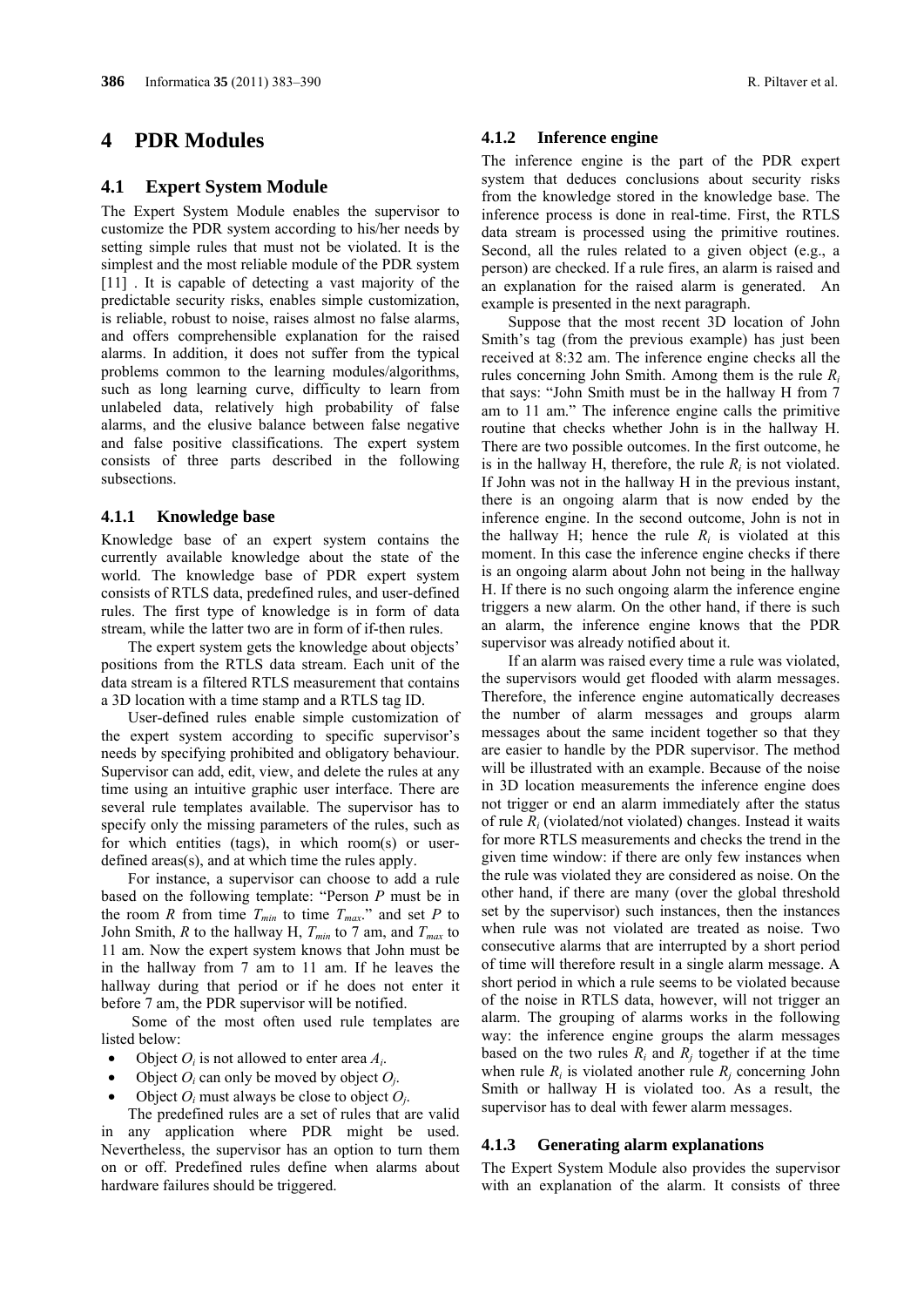parts: explanation in natural language, graphical explanation, and video recording of the event.

Each alarm is a result of a particular rule violation. Since each rule is an instance of a certain rule template, explanations are partially prepared in advance. Each rule template has an assigned pattern in the form of a sentence in natural language with some objects and subjects missing. In order to generate the full explanation, the inference engine fills in the missing parts of the sentence with details about the objects (e.g., person names, areas, times, etc.) related to the alarm.



Figure 3: Video explanation of an alarm.

Graphical explanation is given in form of a ground plan animation and can be played upon supervisors' request. The inference engine determines the start and the end times of an alarm and sets the animation to begin slightly before the alarm was caused and to end slightly after the causes for the alarm are no longer present. The animation is generated from the recorded RTLS data and the ground plan of the building under surveillance. The animated objects (e.g., persons, objects, areas) that are relevant to the alarm are highlighted with red colour.

If a video recording of the incident that caused an alarm is available it is added to the alarm explanation. Based on the location of the person that caused the alarm, the person in the video recording is marked with a bounding rectangle (Figure 3). The video explanation is especially important if an alarm is caused by a person or object without a tag.

The natural language explanation, ground plan animation, and video recordings with embedded bounding rectangles produced by the PDR expert system efficiently indicate when and to which events the security personnel should pay attention.

## **4.2 Video Module**

The video Module periodically checks if the movement detected by the video cameras is caused by people marked with tags. If it detects movement in an area where no authorised humans are located, it triggers an alarm. It combines the data about tag locations and visible movement to reason about unauthorised entry.

Data about visible moving objects (with or without tags) is available as the output of video pre-processing.

Moving objects are described with their 3D locations in the same coordinate system as RTLS data, sizes of their bounding boxes, similarity of the moving object with a human, and a time stamp. The detailed description of the algorithm that processes the video data (developed at the Faculty of Electrical Engineering, University of Ljubljana, Slovenia) can be found in [9] and [10] .

The Video Module determines the pairing between the locations of tagged personnel and the detected movement locations. If it determines that there is movement in a location that is far enough from all the tagged personnel, it raises an alarm. In this case the module reports moving of an unauthorised person or an unknown object (e.g., a robot) based on the similarity between the moving object and a person. The probability of false alarms can be reduced if several cameras are used to monitor the area from various angles. It also enables more accurate localization of moving objects.

Whenever the Video Module triggers an alarm it also offers an explanation for it in form of video recordings with embedded bounding boxes highlighting the critical areas (Figure 3). The supervisor of the PDR system can quickly determine whether the alarm is true or false by checking the supplied video recording.

The video pre-processing algorithm is also capable of detecting if a certain camera is blocked (e.g. covered with a piece of fabric). Such information is forwarded to the Video Module that triggers an alarm.

### **4.3 Fuzzy Logic Module**

The Fuzzy Logic Module is based on the following presumption: frequent behaviour is usual and therefore uninteresting while rare behaviour is interesting as it is highly possible that it is unwanted or at least unusual. Therefore the module counts the number of actions done by the object under surveillance and reasons about oddity of the observed behaviour based on the counters. If it detects a high number of odd events (i.e., events that rarely took place in the past) in a short period of time, it triggers an alarm.

The knowledge of the module is stored in two fourdimensional arrays of counters for each object under surveillance (implemented as red-black trees [2] ). Events are split into two categories, hence the two arrays: events caused by movement and stationary events. A moving event is characterised by its location, direction, and the speed of movement. A stationary event, on the other hand, is characterised by location, duration and posture (lying, sitting, or standing). When an event is characterised, fuzzy discretization [17] is used, hence the name of the module. The location of an event in the floor plane is determined using the RTLS system and discretized in classes with size 50 cm, therefore the module considers the area under surveillance as a grid of 50 by 50 cm squares. The speed of movement is estimated by the Kalman filter. It is used to calculate the direction which is discretized in the 8 classes (N, NE, E, SE, S, SW, W, and NW). The scalar velocity is discretized in the following four classes: very slow, slow, normal, and fast. The posture is determined by a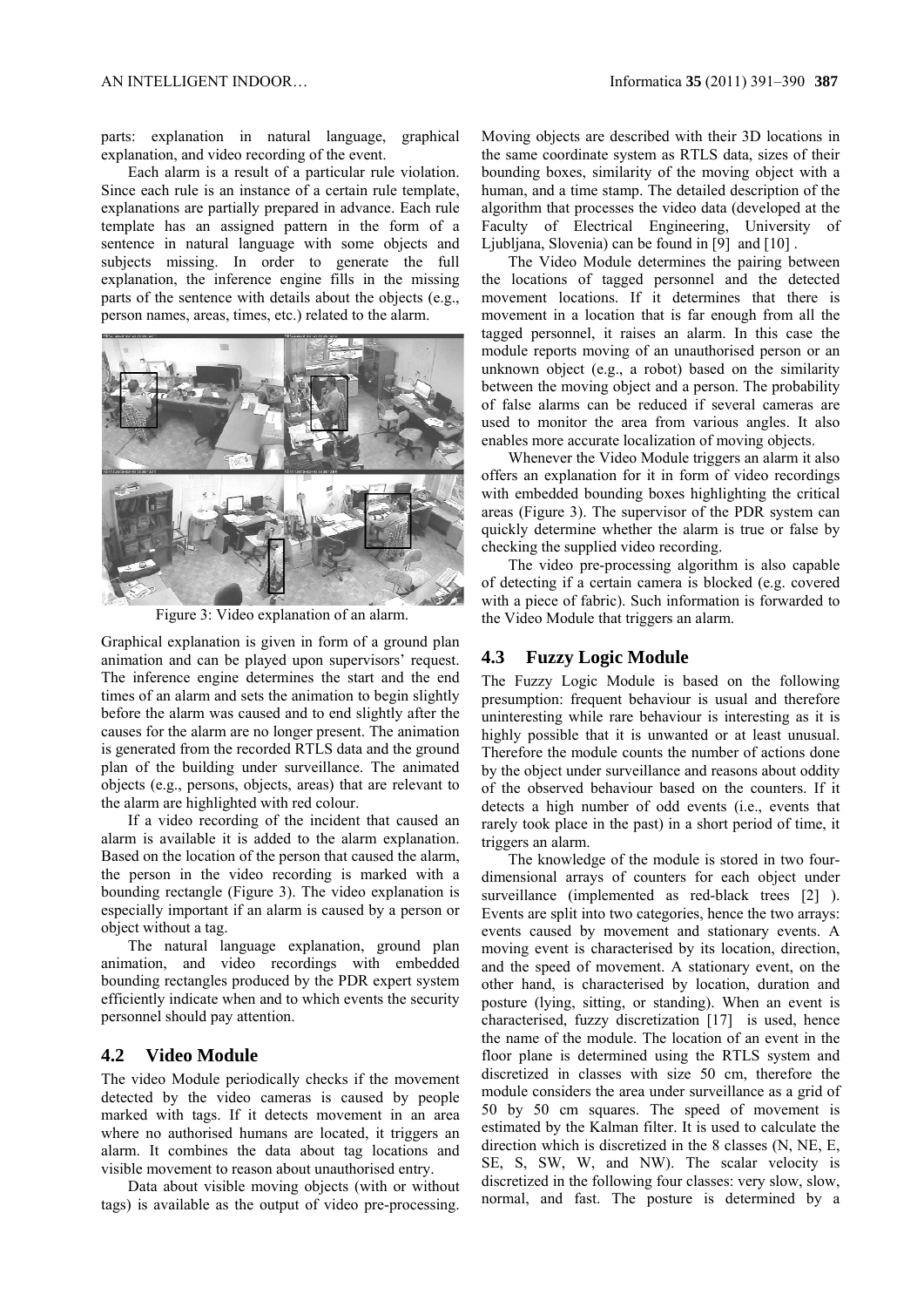primitive routine (see Section 3.3). The duration of an event is discretized in the following classes: 1, 2, 4, 8, 15, 30, seconds, minutes or hours.

The fuzzy discretization has four major advantages. The first is a smaller amount of memory needed to store the counters, as there is only one counter for a whole group of similar events. Note that the accuracy of the stored knowledge is not significantly decreased because the discrete classes are relatively small. The second advantage is the time complexity of counting the events that are similar to a given event, which is constant instead of being dependent on the number of events seen in the past. The third advantage is the linear interpolation implicitly introduced by fuzzy discretization, which enables a more accurate estimation of the rare events' frequencies. The fourth advantage is the low time complexity of updating the counters' values compared to the time complexity of adding a new counter with value 1 for each new event.

The oddity of the observed behaviour is calculated using a sliding window over which the average oddity of events is calculated. Averaging the oddity over time intervals prevents the false alarms that would be triggered if the oddity of single events was used whenever RTLS data noise or short sequences of uncommon events would occur. The oddity of a single event is calculated by comparing the frequency of events similar to the given event with the frequencies of the other events. For this purpose the supervisor sets the two relative frequencies *flow* and *fhi*. The threshold *flow* determines the share of the rarest events that are treated as completely unusual and therefore they get assigned the maximum level of oddity. On the other hand, *fhi* determines the share of the most frequent events that are treated as completely usual and therefore they get assigned 0 as the level of oddity. The oddity of an event whose frequency is between the thresholds *flow* and *fhi* is linearly decreasing with the increasing share of the events that are rarer than the given event (Figure 4).

The drawback of the described method is a relatively long learning period which is needed before the module starts to perform well. On the other hand, the module discards the outdated knowledge and emphasizes the new data, which enables adapting to the gradual changes in observed person's behaviour. The module is also highly responsive: it takes only about 3 seconds to detect the unusual behaviour. The module autonomously learns the model of usual behaviour which enables the detection of the unusual behaviour. It can detect events such as an unconscious person lying on the floor, running in a room where people usually do not run, a person sitting at the table at which he usually does not sit etc. The module also triggers an alarm when a long sequence of events happens for the first time. If such false alarm is triggered, the supervisor can mark it as false. Consequently, the module will increase the appropriate counters and will not raise an alarm for that kind of behaviour in the future.

When the Fuzzy Logic Module triggers an alarm, it also provides a graphical explanation for it. It draws a target-like graph in each square of the mesh dividing the observed area. The colour of a sector of the target represents the frequency of a given group of similar events. The concentric circles represent the speed of movement, e.g., a small radius represents a low speed. The triangles, on the other hand, represent the direction of movement. The location of a target on the mesh represents the location in the physical area. White colour depicts the lowest frequency, black colour depicts the highest frequency while the shades of grey depict the frequencies in between. The events that caused an alarm are highlighted with a scale ranging from green to red. For stationary events, tables are used instead of the targets. The row of the table represents the posture while the column represents the duration. A supervisor can read the graphical explanations quickly and effectively. The visualization is also used for the general analysis of the behaviour in the observed area.



#### **4.4 Macro and Statistic Modules**

Macro and Statistic modules analyse persons' behaviour and trigger alarms if it significantly deviates from the usual behaviour. In order to do that, several statistics about the movement of each tagged person are collected, calculated, and averaged over various time periods. Afterwards, these statistics are compared to the previously stored statistics of the same person and the deviation factor is calculated. If it exceeds the predefined bound, the modules trigger an alarm.

The Statistic Module collects data over time periods from one minute to several hours regardless of person's location or context. On the other hand, the Macro Module collects data regarding behaviour in certain areas (e.g. room), i.e. the behaviour collection starts when a person enters the area and ends when he/she leaves it.

Both modules use behaviour attributes such as: the percentage of the time the person spent lying, sitting, standing, or walking during the observed time period, the average walking speed. Additionally, Macro module uses the following attributes: area id, day of the week, length of stay, entrance time, and exit time.

The behaviours are classified with the LOF algorithm [3] , a density-based kNN algorithm, which calculates the local outlier factor of the tested instance with respect to the learning instances. The LOF algorithm was chosen based on the study [14] . Bias towards false positives or false negatives can be adjusted by setting the alarm threshold.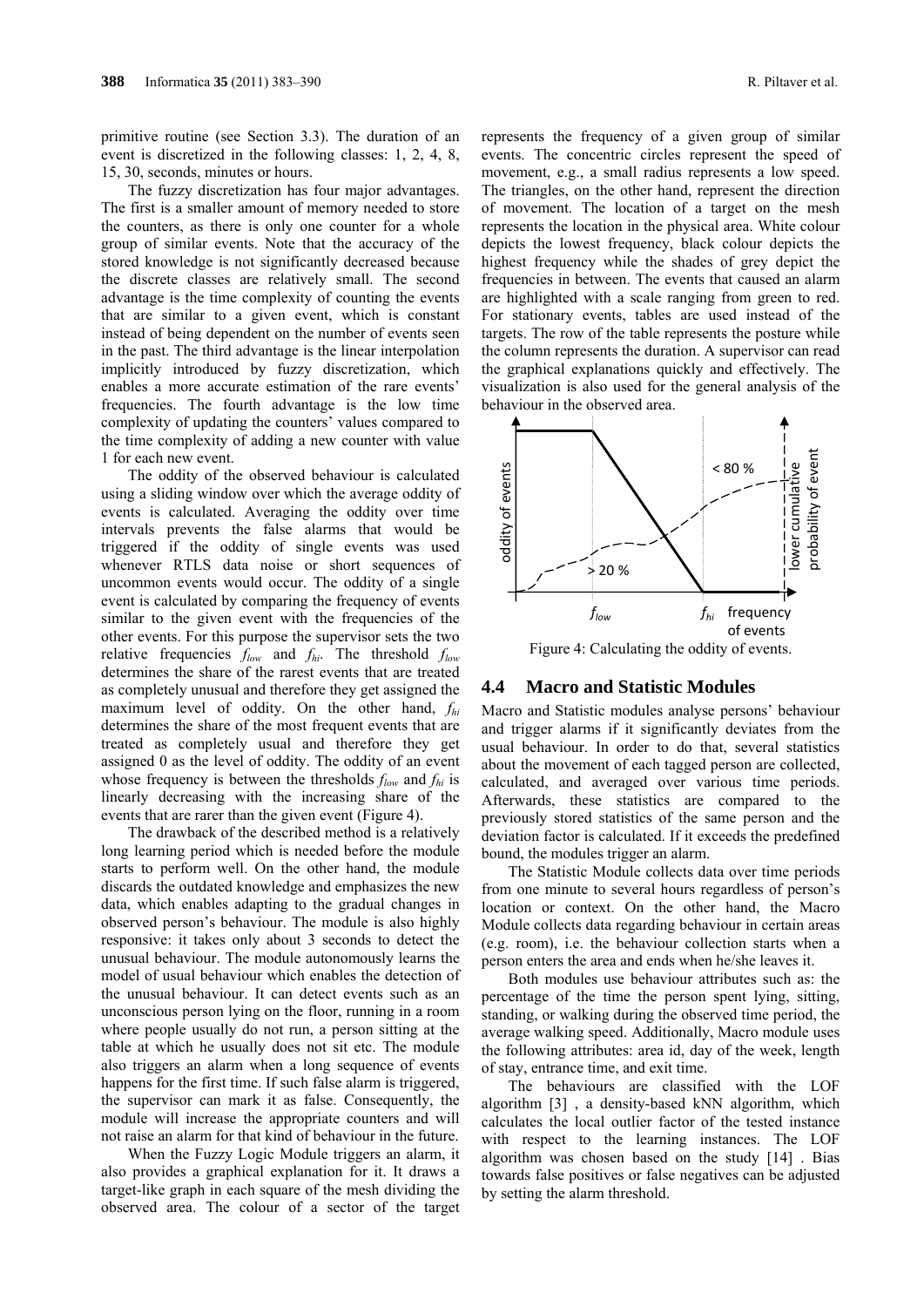The modules show a graphical explanation for each alarm in form of parallel coordinates plot. Each attribute is represented with one of the parallel vertical axes, while statistics about given time periods are represented by a zigzag line connecting values of each attribute from the leftmost to the rightmost one. Past behaviour is represented with green zigzag lines, while the zigzag line portending to the behaviour that triggered the alarm is collared red. The visualisation offers a quick and simple way of establishing the cause of alarm and often indicates more specific reason for it.

## **5 Verification**

Due to the complexity of the PDR system and the diverse tasks that it performs it is difficult to verify its quality with a single test or to summarize it in a single number such as true positive rate. Therefore, validation was done on more subjective and qualitative level with several scenarios for each of the individual modules. Four demonstration videos of the PDR tests are available at http://www.youtube.com/user/ijsdis. A single test case or a scenario is a sequence of actions and events including a security risk that should be detected by the system. "A person enters a room without the permission" is an example of scenario. Each scenario has a complement pair: a similar sequence of actions which, on the contrary, must not trigger an alarm. "A person with permission enters the room" is the complement scenario for the above example. The scenarios and their complements were carefully defined in cooperation and under supervision of security experts from the Slovenian Ministry of Defence .

The Expert System Module was tested with two to three scenarios per expert rule template. Each scenario was performed ten times with various persons and objects. The module has perfect accuracy (no false positives and no false negatives) in cases when the RTLS noise was within the normal limits. When the noise was extremely large, the system occasionally triggered false alarms or overlooked security risks. However, in those cases even human experts were not able to tell if the observed behaviour should trigger an alarm or not based on the noisy RTLS measurements alone. Furthermore, the extreme RTLS noise occurred in less than 2 % of the scenario repetitions and the system made an error in less than 50 % of those cases.

The Video Module was tested using the following three scenarios: "a person enters the area under surveillance without the RTLS tag", "a robot is moving without authorised person's presence", and "a security camera is intentionally obscured". Scenarios were repeated ten times with different people as actors. The module detected the security risks in all of the scenario repetitions with movement and distinguished between a human and a robot perfectly. It failed to detect the obscured camera in one out of 10 repetitions. The module also did not trigger any false alarms.

The Fuzzy Logic Module was tested with several scenarios while the fuzzy knowledge was gathered over two weeks. The module successfully detected a person

lying on the floor, sitting on colleagues chair for a while, running in a room, walking on a table, crawling under a table, squeezing behind a wardrobe, standing on the same spot for extended period of time, and similar unusual events. However, the experts' opinion was that some of the alarms should not have been triggered. Indeed we expect that in more extensive tests the modules supervised learning capabilities would prevent further repetitions of unnecessary alarms.

The test of the Macro and Statistic Modules included the simulation of a usual day at work condensed into one hour. The statistic time periods were 2 minutes long. Since the modules require a collection of persons' past behaviour, two usual days of work were recorded by a person constituting of two hours of past behaviour data. Afterwards, the following activities were performed 10 times by the same person and classified: performing a normal day of work, stealing a container with classified data, acting agitated as under the effect of drugs and running. The classification accuracy was 90 %. This was due to the low amount of past behaviour data. Therefore, the modules did not learn the usual behaviour of the test person but only a condensed (simulated) behaviour in a limited learning time. We expect that the classification accuracy would be even higher, if the learning time was extended and if the person would act as usual instead of simulating the condensed day of work.

| Module               | TP   | TN   | FP             | FN  | N   |
|----------------------|------|------|----------------|-----|-----|
| Expert Sys.          | 197  | 199  | $\overline{2}$ | 2   | 400 |
| Video                | 30   | 30   |                | 0   | 60  |
| <b>Fuzzy Logic</b>   | 47   | 42   | 8              | 3   | 100 |
| Macro                | 9    | 10   |                | 0   | 20  |
| Statistic            | 9    | 10   |                | 0   | 20  |
| Total                | 292  | 291  | 12             | 5   | 600 |
| Percentage<br>$($ %) | 48.7 | 48.5 | 2              | 0.8 |     |

Table 1: Evaluation of PDR system.

The overall system performance was tested on a single scenario: "stealing a container with classified documents". In the test five persons tried to steal the container from a cabinet in a small room under surveillance. Each person tried to steal the container five times with and without a tag. All the attempts were successfully detected by the system that reported the alarm and provided an explanation for it.

The validation test data is summarized in Table 1. It gives the number of true positive (TP), true negative (TN), false positive (FP), and false negative alarms (FN), and total number (N) of scenario repetitions. Each row gives the results for one of the five modules. The bottom two rows give the total sum for each column and the relative percentage.

The system received the award for the best innovation among research groups in Slovenia for 2009 at the Fourth Slovenian Forum of Innovations.